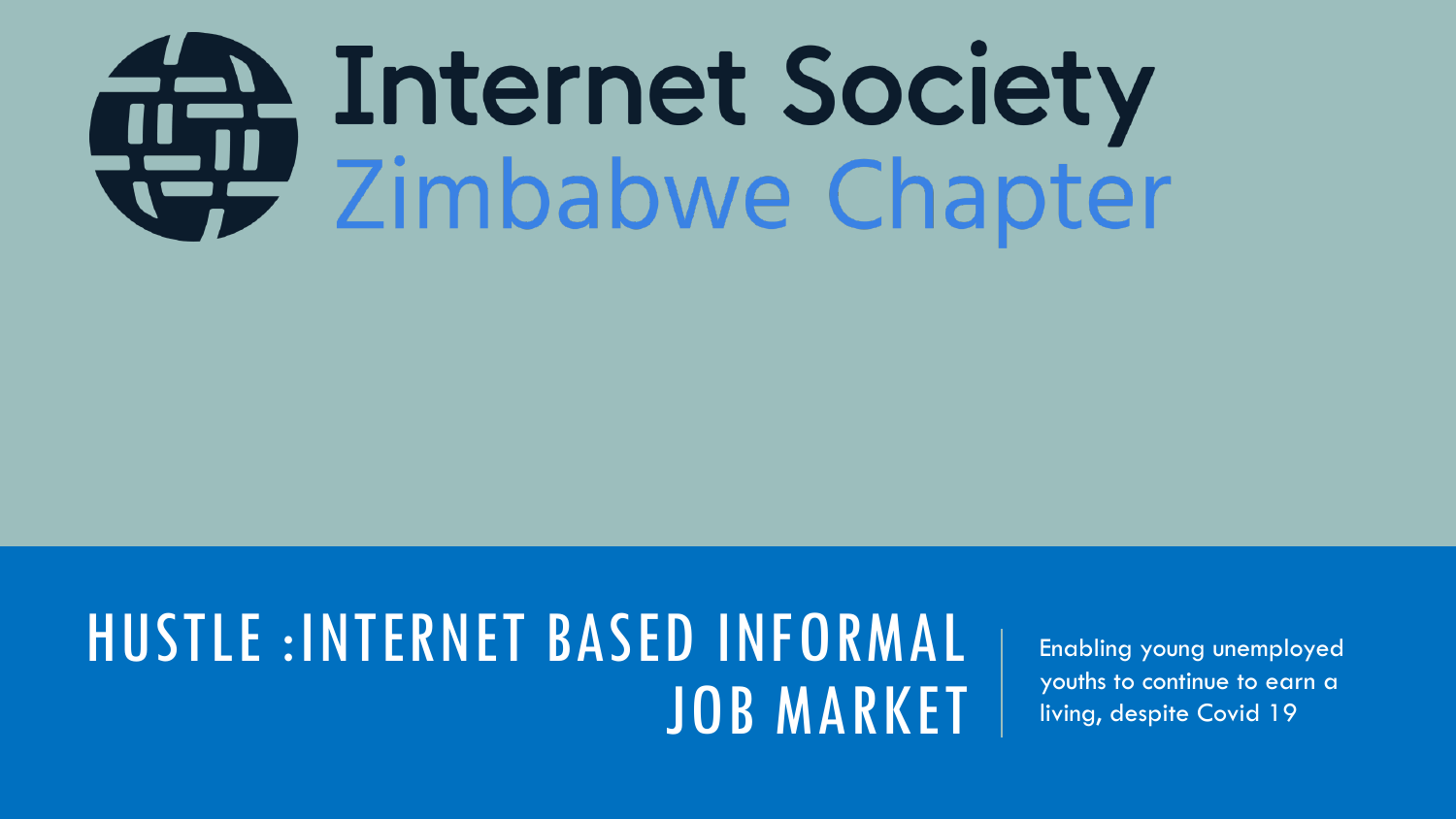#### BACKGROUND

Unemployment has been high in Zimbabwe for the past decade and greatly affect the youth. School leavers from high school and university has found regular job hard to attain. A recessing economy and dwindling employment opportunities in the formal sector has seen the youth resorting to the informal sector and casual jobs commonly referred to as 'piecework'. These has contributed greatly to income generation and sustaining households. These casual jobs range from weeding in fields and gardens to minor electrical repairs and satellite dish installations. However the advent of the Corona Virus pandemic has threatened these essential income generating jobs. Restrictions on movement and patrols by police has made it difficult for the youth to move around in search of these jobs. The jobs marketplace which has been disrupted with communication between labour suppliers and clients being cut. This has greatly impacted on food security and nutrition within households.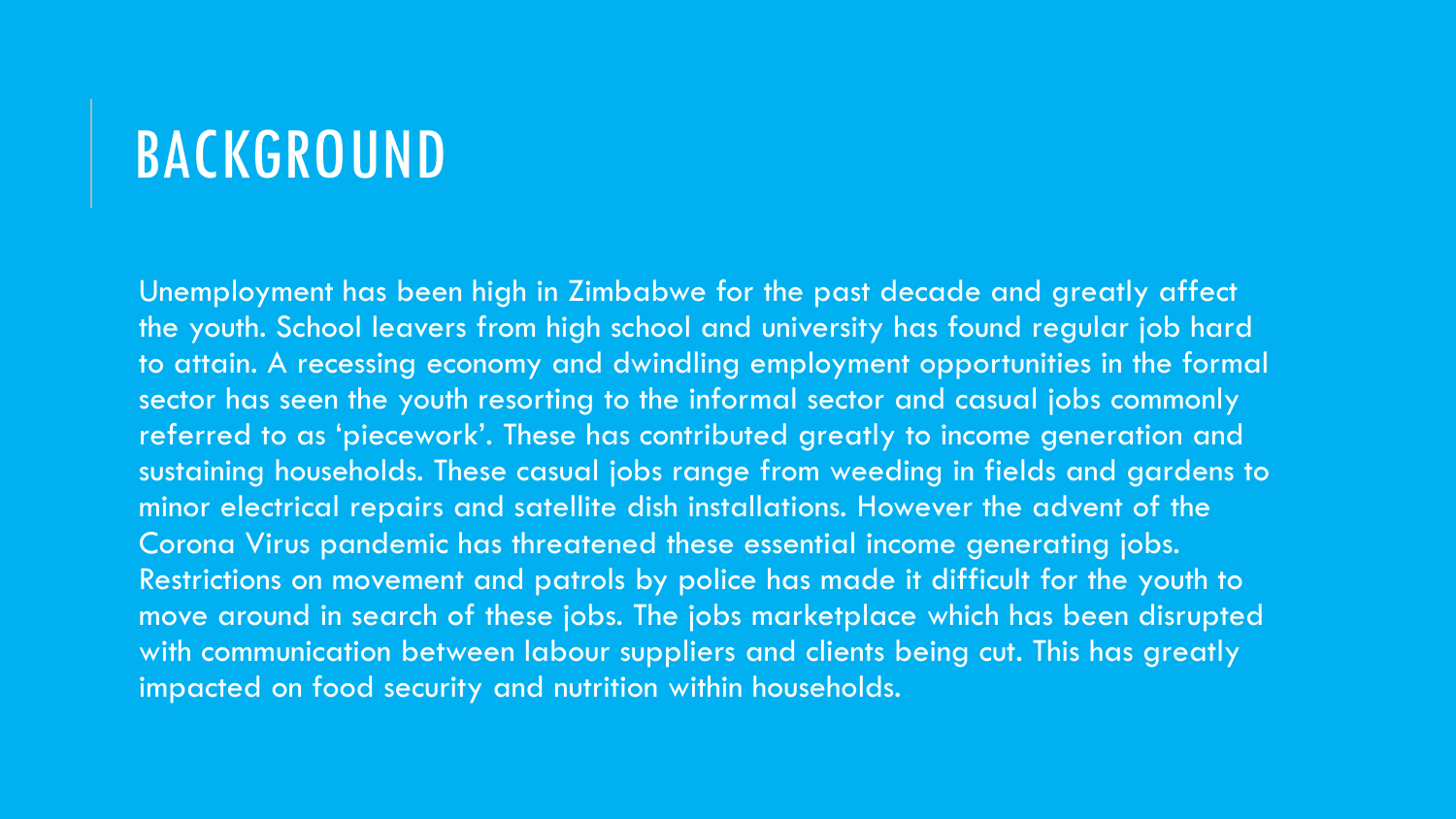# GOAL OF PROJECT

To create a mobile application which links the customers and the service providers for the casual jobs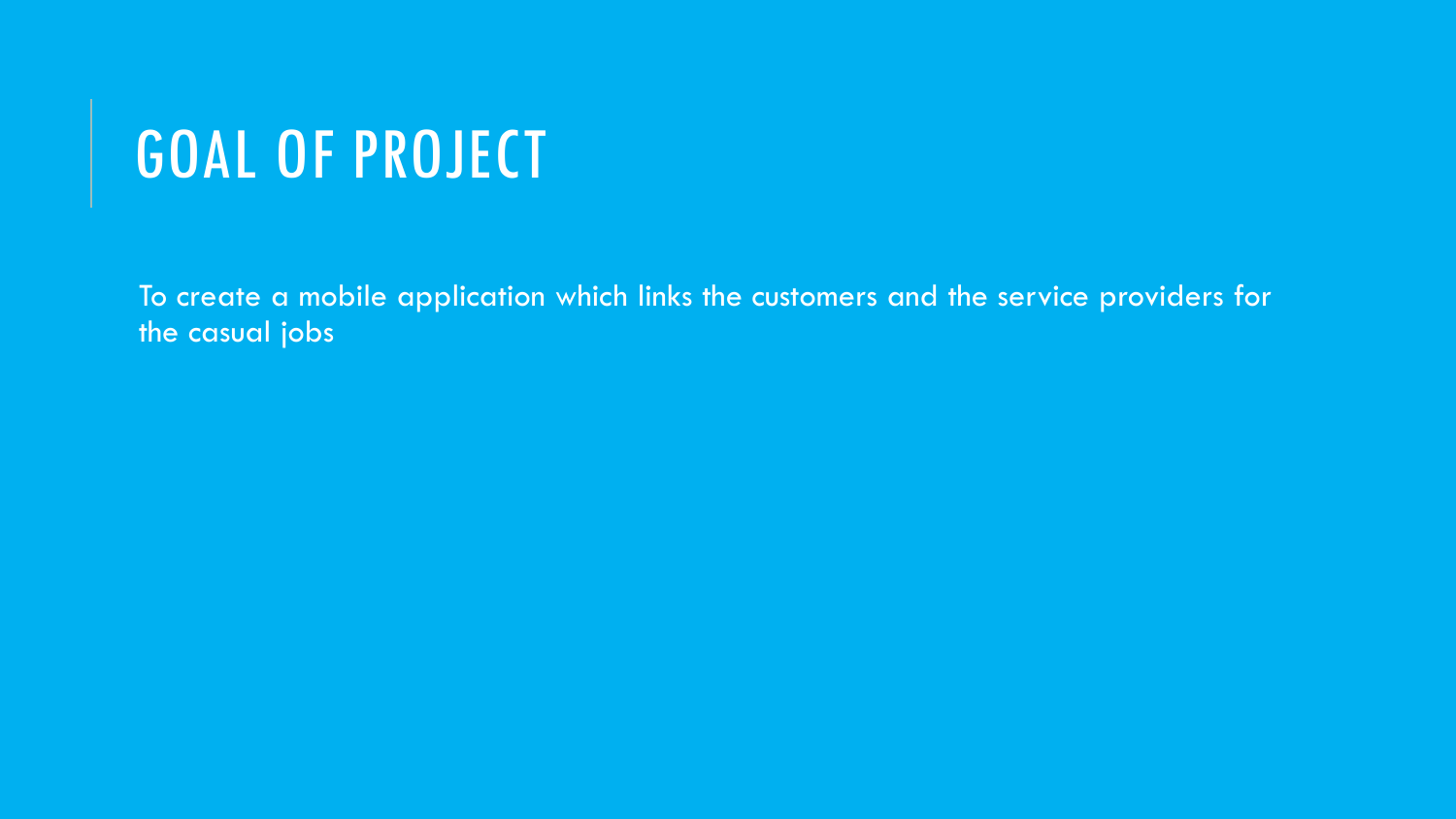# HUSTLE

This web based platform is named Hustle, a street lingo for casual jobs, it has features whereby those with casual jobs which needs to be done post their jobs and labourers on the same platform can respond. This mobile platform compatible with android phones and acts as a virtual market place linking suppliers and consumers. It makes use of the internet and mobile network to connect the traders at the same time adhering to the lockdown restrictions.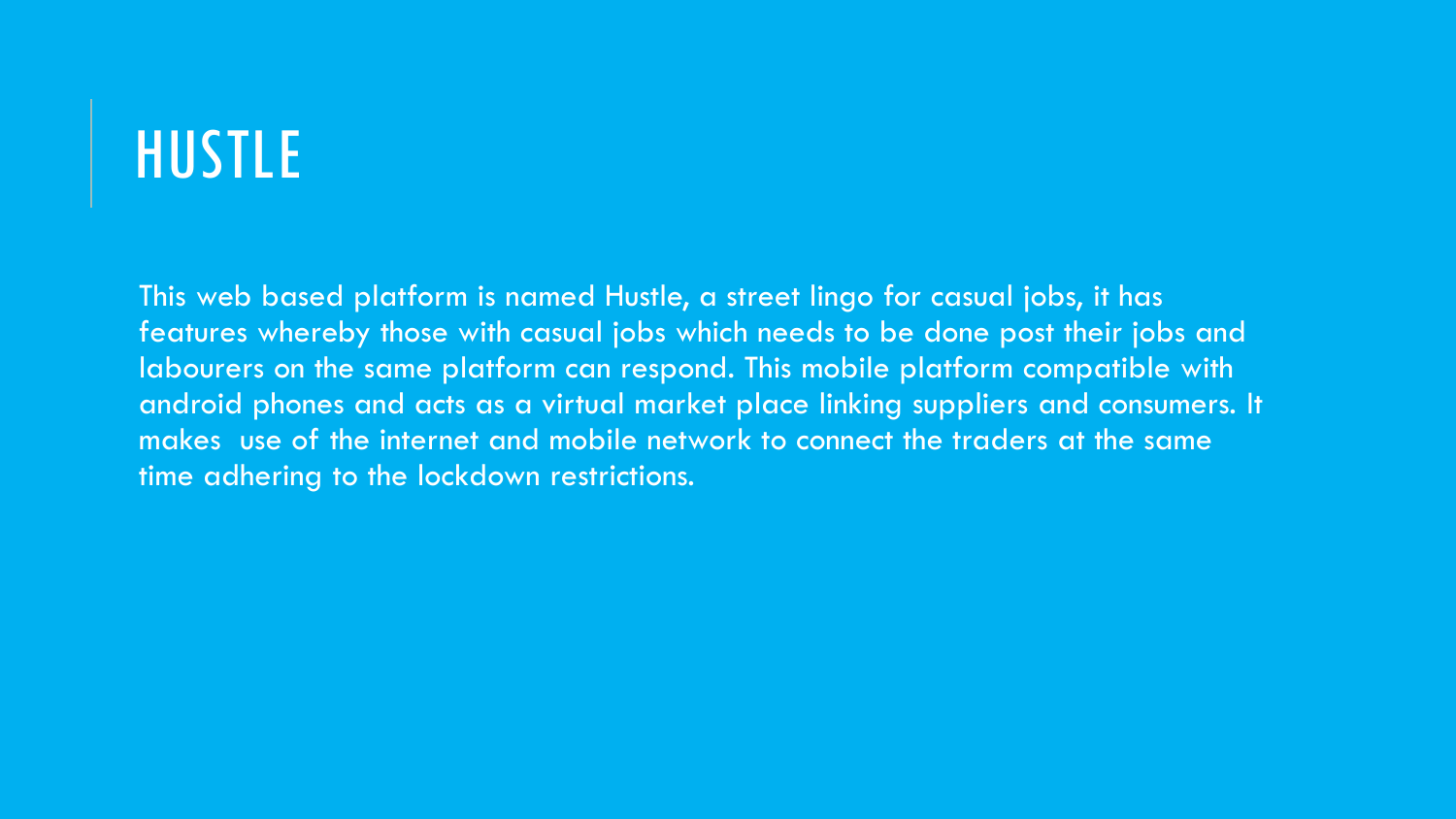The application will enable casual jobs such as weeding in fields, fetching water, tree cutting, minor home repairs and satellite dish repairs mainly done by male youths to be posted. This advert can be viewed by subscribers who able to respond and establish instant contact with the employers. Doing dishes, laundry, house cleaning, babysitting and hair plaiting are some of the female jobs which will be posted. Potential job seekers can also post their skills to attract attention of would be employers offers what they can do. The list of the jobs will constantly updated and managed by the application administrators.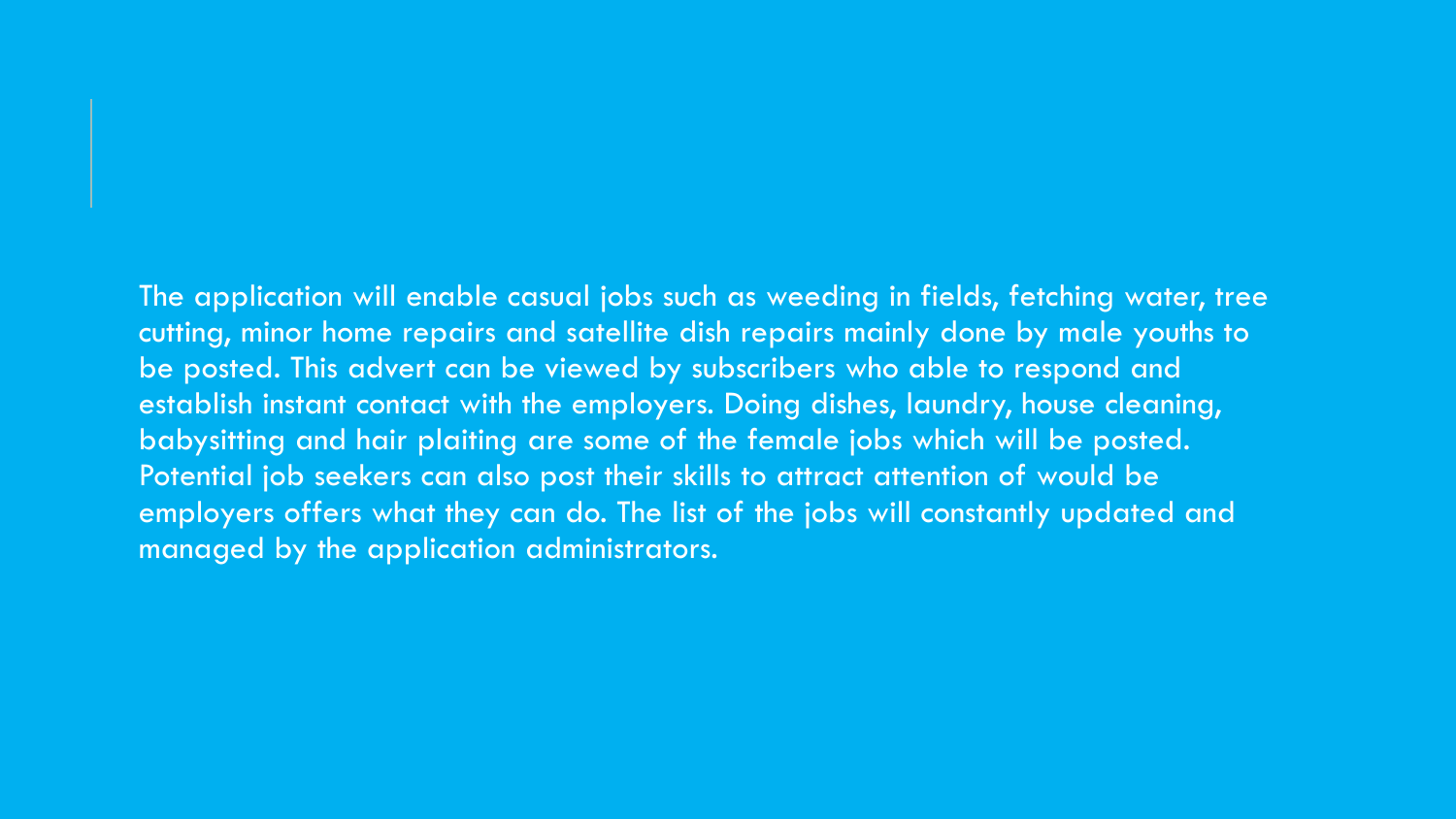### **OBJECTIVES**

To avail employment opportunities to youths doing informal jobs To link service providers and the market/consumers To combat hunger and malnutrition during the COVID 19 pandemic **To reduce movements of people outside in search of work or workers.**